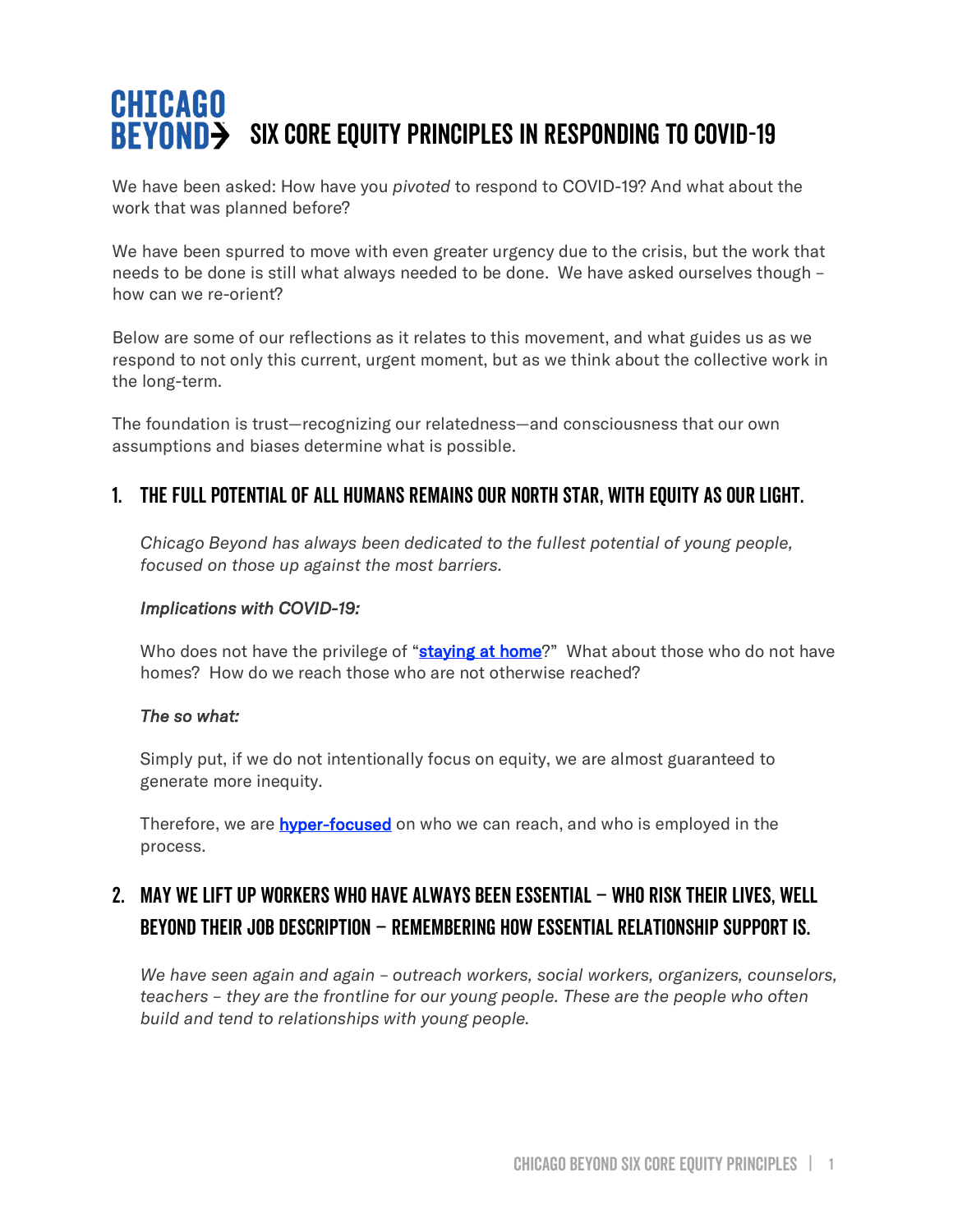### *Implications with COVID-19:*

In this age of having to be physically distant, with many important community structures and safe spaces for our young people needing to physically close down, these *essential* workers are critical to maintaining and intensifying relationships with those who institutions often find difficult to connect with. Disruptions of these relationships, especially those nurtured over time, will exacerbate challenges as these connections are hard to replicate once interrupted.

### *The so what:*

While we do our duty to be less physically proximate wherever possible, we must invest in, strengthen, and deepen social connection. We have intentionally focused on **delivering [basic needs supports](https://www.chicagotribune.com/coronavirus/ct-life-coronavirus-food-insecurity-tt-20200403-20200403-ytanbm6j75e2fhjitctqhgljay-story.html)** through hyperlocal organizations, like IMAN, the Institute for Nonviolence Chicago, RAGE, and more. We believe that investing in keeping networks and relationships alive between organizations and residents will help more people over the long-term.

### 3. Fully step into what we can control, and have the humility to understand the limits of what we can see.

*At our core, our organization is designed for adaptation, for challenging dogma (i.e. the way it's always been done), and practicing something new. To us, this is essential to equity work—because the systems we have inherited are designed to reproduce inequity. If we were to adopt their practices, however good our intentions, further inequity is the result. For example, please check out our approach to [evidence and knowledge](https://chicagobeyond.org/researchequity/).*

### *Implications with COVID-19:*

With COVID-19, we have seen many moments of the "we never do this" and "we can'ts" falling away. At the same time, given the novel nature of this virus, we are learning new things every day, and being challenged to quickly adapt.

### *The so what:*

We are getting out of our own way, leaning into the energy of "just get started." This week, we collaborated with a hotel supplier, American Hotel Register to get hygiene supplies to street outreach workers to start conversations about the virus of COVID-19 and violence.

We are in supply chain relationships we could not have imagined at the start of the year, connecting to diapers and food and trucking.

We are taking this chance to go deeper on challenging dogma and "how things get done."

We have assembled cross-domain, flat teams with authority to move with the working assumption that in a few weeks needs may be different, and our response must adapt.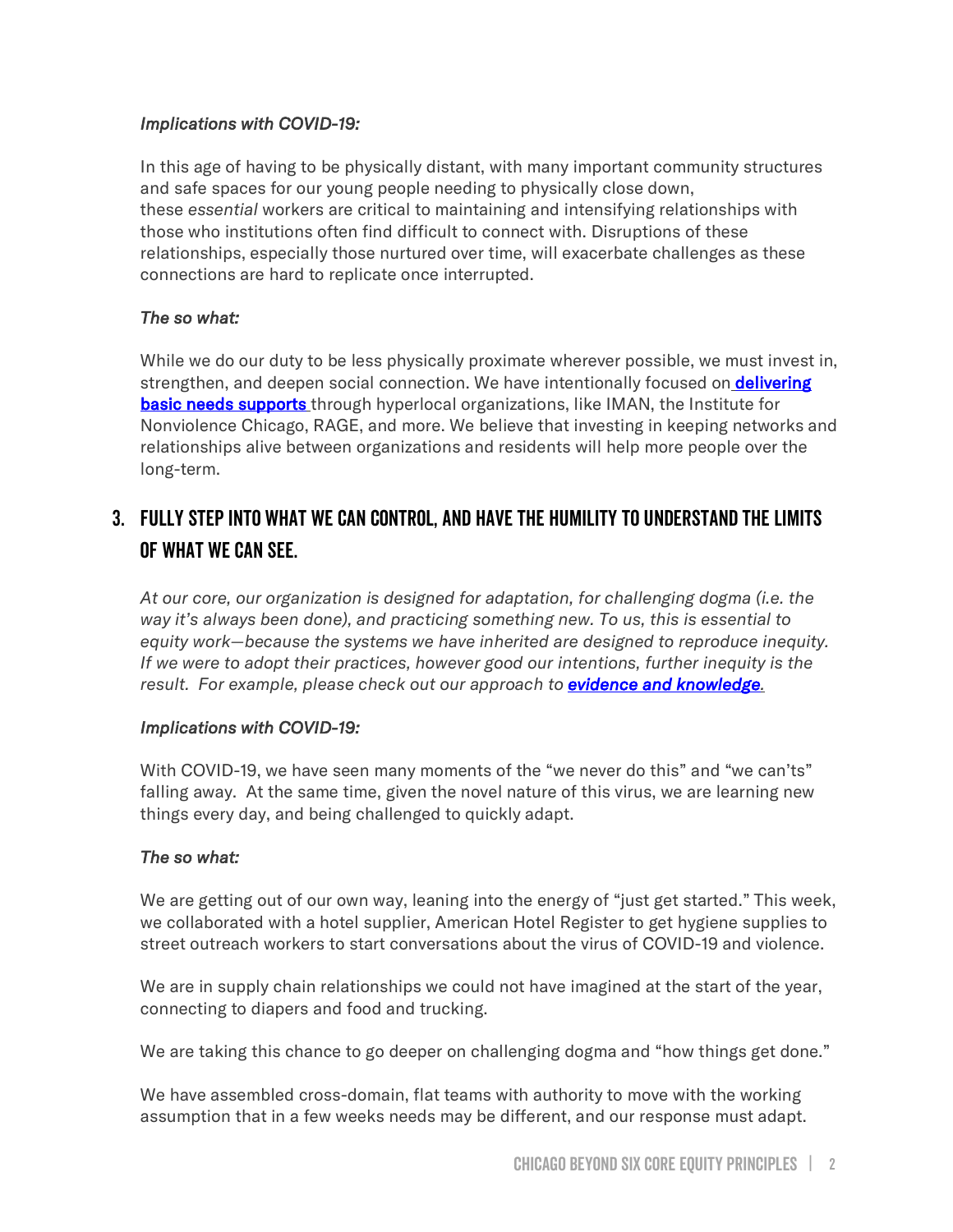# 4. Approach the long-term with wisdom, understanding the slow crisis beneath the fast crisis, and embracing that the long-term starts now.

*There is a fast crisis we are focused on, and there is a slow crisis beneath it. This virus shows us how we have been doing on building an equitable society. The long-term work was always crucial, and we have an opportunity to re-orient.*

### *Implications with COVID-19:*

Especially in a time when we may be unsettled, grieving, looking for something familiar or something to distract ourselves, it is easy to just recreate on videoconferencing platforms, like Zoom, patterns from before. It is easy to jump to a solution.

#### *The so what:*

Start from clarity of thought.

We are having structured, intentional discussion on equity and history of crises with our team, as we act.

We have always developed our strategies acknowledging uncertainty and the importance of learning and pivoting. We do quick-and-dirty strategy updates: knowing what we know now, what do we change? What are new opportunities to serve? How do we just get started? And design our actions so we learn as we go?

The focus stays on the long-term ecosystem, on holistic work.

Complexity sometimes gets confused with diversity. Coordination is important, but monoculture solutions are partial. Who is left out? Who are the smaller nonprofits that might have the critical trust, but are not necessarily perceived as "having capacity," particularly in crisis?

We are cognizant that we must be vigilant in our support for hyper local non-profits, especially during this time. There is imbedded knowledge and relationships that can help ensure no one is left behind in the immediate or long term.

### 5. Be thoughtful in calling in and collaborating, while we are unwavering in speaking up—against racism, our narratives of "us" and "the other."

*We have a chance to take on our history and our present – a chance to truly disrupt society.* [The map of the virus's impact](https://chicagobeyond.org/2020/04/10/theredlines/) *shows in full color where our systems fall short.*